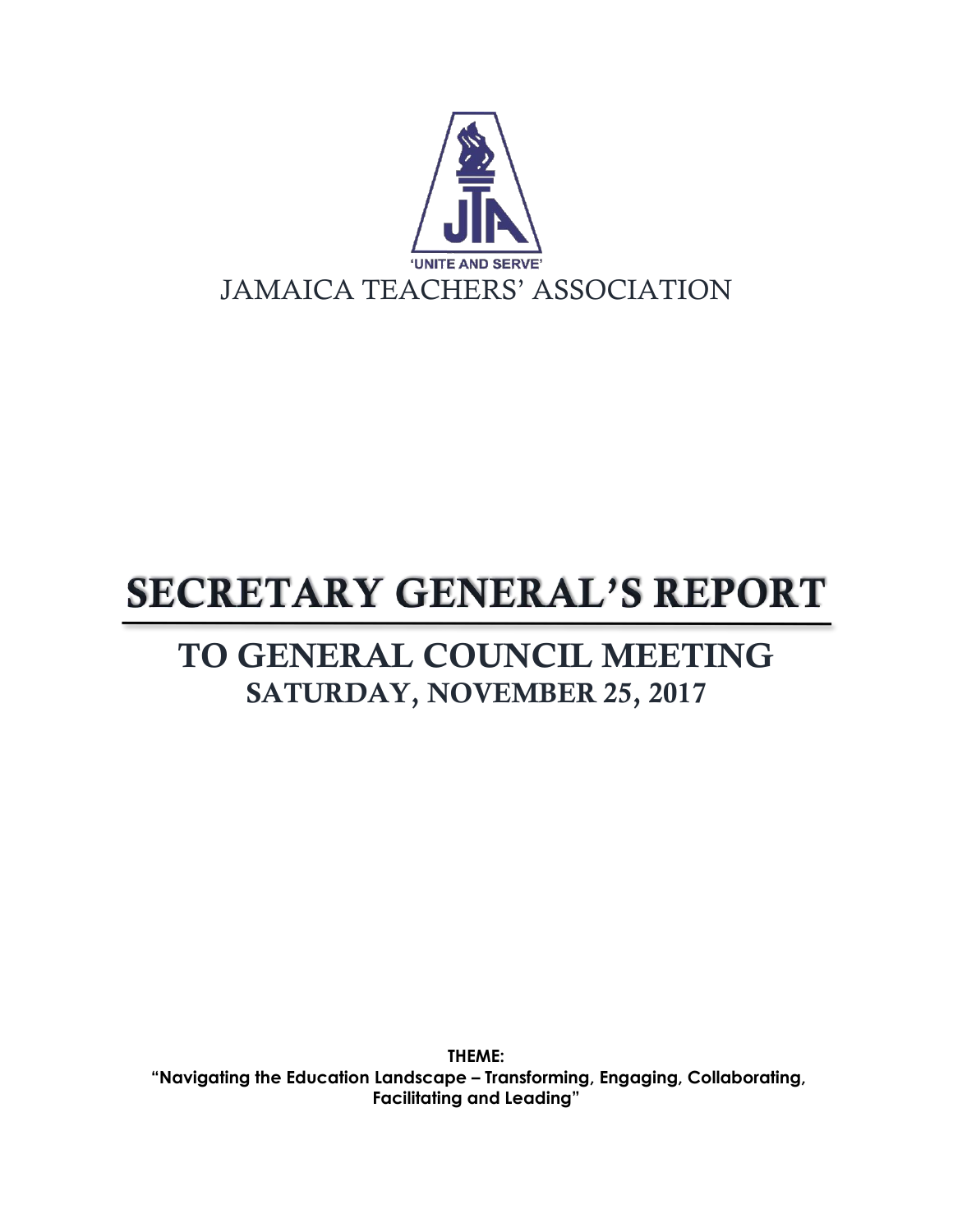#### **1.0 INTRODUCTION**

A warm welcome is being extended to you all. As usual, we value and applaud your contribution, loyalty and commitment to the cause of the Jamaica Teachers' Association. We continue to do what we do because of your efforts and support.

The Association is being tested at this time by the government and some of our detractors as we continue the struggle to get a decent settlement to our Salaries and Conditions of Service Claim. Despite the challenges, we remain even more resolved as we echo the cry of **no retreat, no surrender** coming from our members.

We continue to be encouraged and re-energized from the energy that is felt as we travel across the island, conducting our Half Yearly Meetings. Today is the day when we must deliberate and come to a common position as we chart the way forward.

As we look to the future, let us never forget our past and the sacrifices of our forefathers. Again, welcome and we look forward to a rewarding meeting.

#### **2.0 50% TUITION REFUND**

The Ministry of Education has reported that during October 2017, a total of \$21,973,423.80 was paid out to Ninety-six (96) applicants. They have also commit to pay by the end of November 2017, \$20,796,197.00 to forty-nine applicants.

We advise our members to keep us informed if they experience any difficulty in receiving this benefit.

#### **3.0 NATIONAL STANDARDS CURRICULIM**

The Association fully endorses the new curriculum and is committed to its smooth implementation. Members continue to provide us with useful feedback on a regular basis and we readily bring these to the attention of the Ministry. The most recent report suggest that schools have difficulty accessing units 1 and 2 of the Grade 3 Integrated Studies. The Ministry has informed that this information is part of the Grades 2 and 3 portal. They have promised to inform the schools via a Bulletin how to access the various portals. The Ministry has also reported its intention to close the resources gap over time.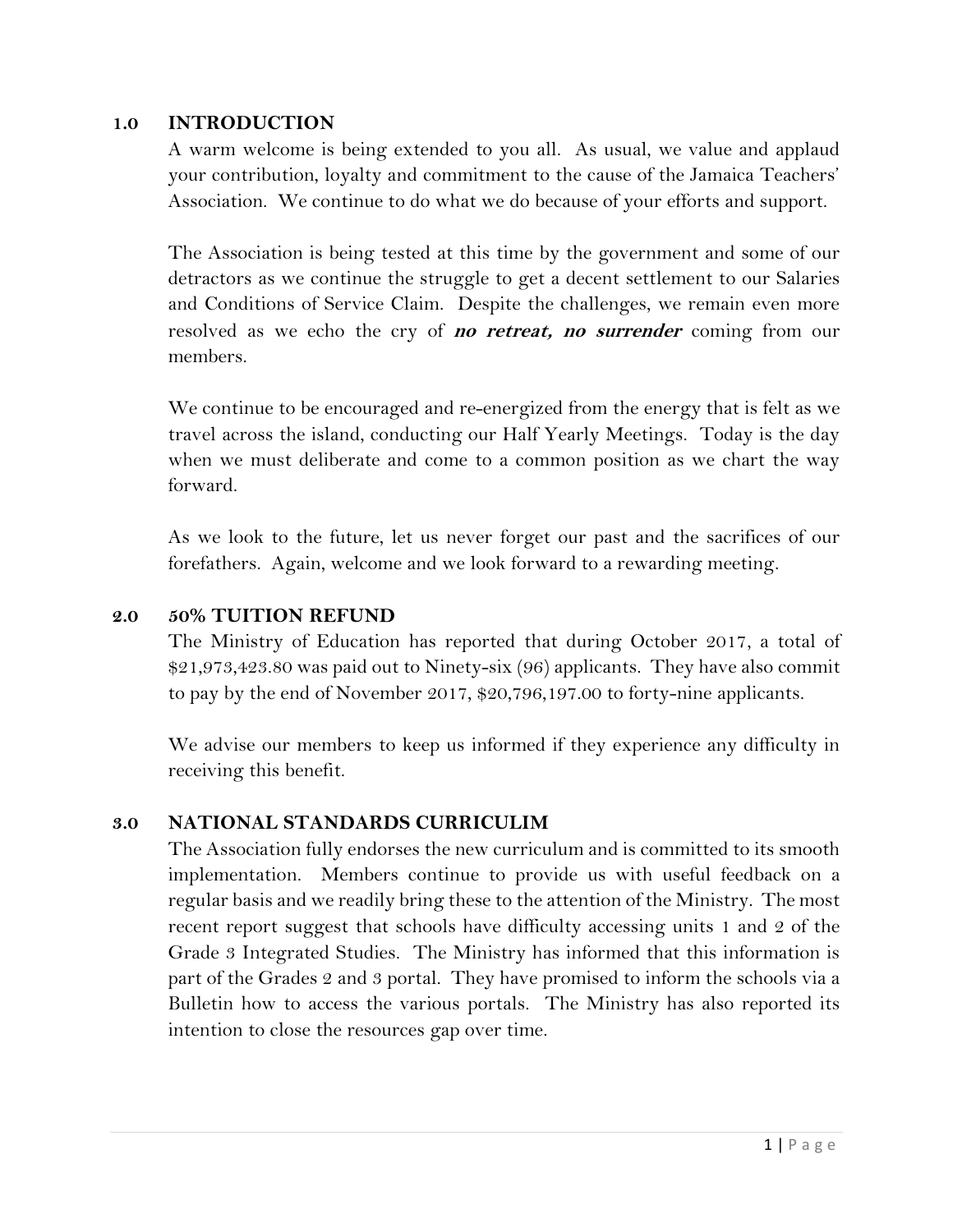#### **4.0 PAYMENT OF MILEAGE FOR TRAVELLING OFFICERS**

The Ministry of Education, Youth and Information has given the following update:

- Region 1 Payment up to August 2017
- Region  $2$  Payment up to October 2017
- Region  $\frac{3}{5}$  Payment up to October 2017
- Region 4 Payment up to September 2017
- Region  $5$  Payment up to September 2017
- Region 6 Payment up to September 2017

#### **5.0 PERFORMANCE APPRAISAL INSTRUMENT**

At our most recent meeting with the Ministry of Education, the Ministry's position was restated, which is essentially that this is a *Trial Instrument*. The data gleaned from the evaluation carried out cannot be used for sanctions or promotion. A Bulletin to this effect was sent to the schools. **(See appendix 1)**

#### **6.0 GUIDANCE COUNSELLORS AS SENIOR TEACHERS**

We are pleased to report that the Ministry of Education has agreed to stop the discrimination against Guidance Counsellors being appointed to the Post of Special Responsibility (POSR). A bulletin to this effect was sent to schools. **(See appendix 2)**

#### **7.0 NEW TEACHERS' SEMINARS**

This year, the buzz words seem to be *"well supported"*. We are happy for this because, apart from the obvious benefit of improved membership, we believe that, as a responsible organization, we owe it to the profession to ensure that our new colleagues are appropriately inducted into the profession.

| Date       | Region        | No. of       |
|------------|---------------|--------------|
|            |               | Participants |
| October 5  | West          | 110          |
| October 6  | North East    | 117          |
| October 18 | South East    | 132          |
| October 25 | South Central | 156          |
|            | Total         | 515          |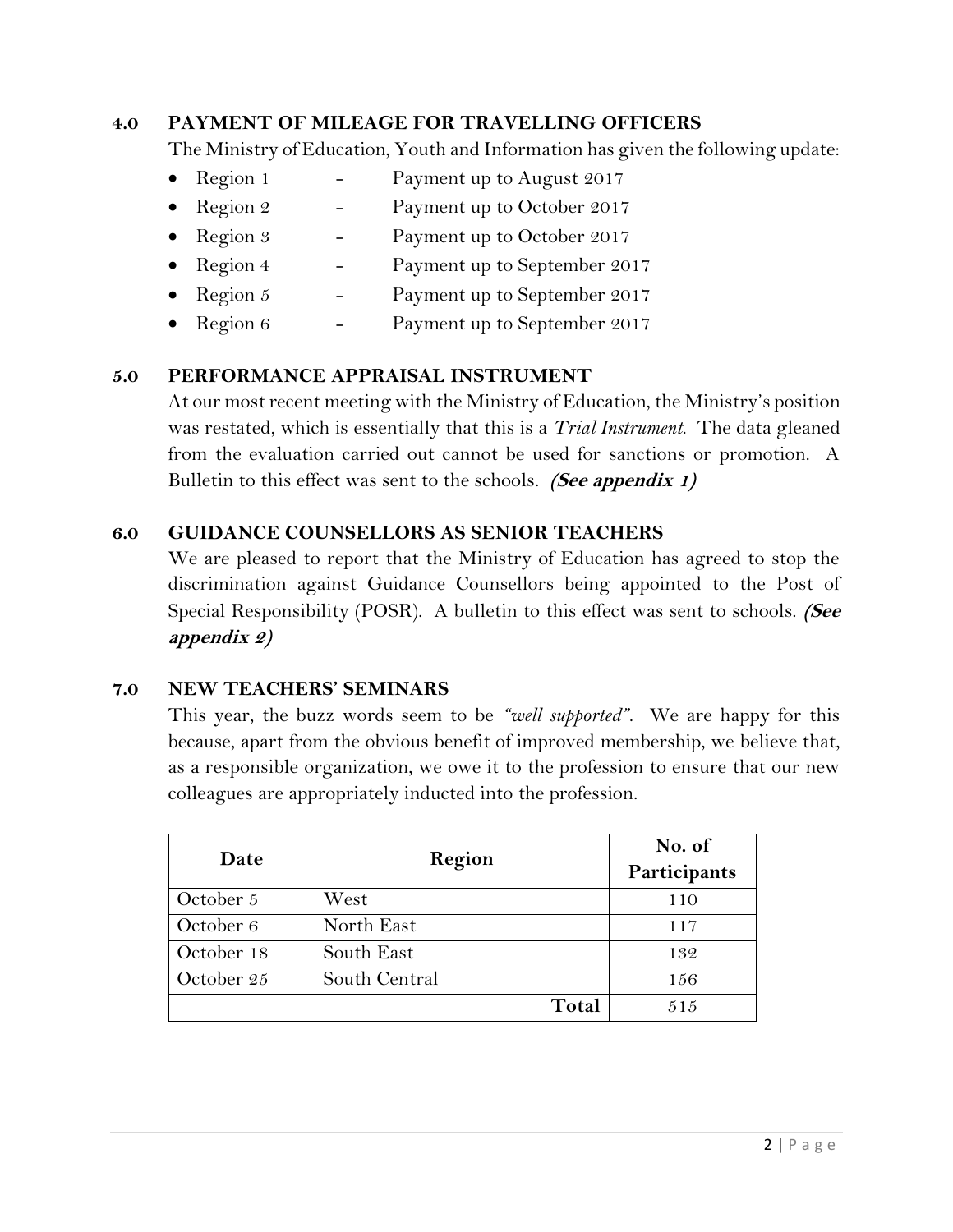#### **8.0 LEADERSHIP WORKSHOP**

This very useful activity was carried out on September 30, 2017 and October 7th in all four regions.

| Date         | Region        | No. of       |
|--------------|---------------|--------------|
|              |               | Participants |
| September 30 | South Central | 70           |
| September 30 | South East    | 68           |
| October 7    | North East    | 44           |
| October 7    | West          | 56           |
|              | Total         | 238          |

The feedback suggests that participants viewed the activity as important and that the training will better equip them to carry out their roles and functions more effectively. We thank all those who made it possible.

#### **9.0 CONTACT TEACHERS' WORKSHOP**

Training for Contact Teachers with five (5) or less years of experience were held in the North East and West Regions on November 2, 2017.

Training for South East and South Central regions will be held on November 28, 2017.

#### **10.0 MEMBERSHIP CARDS**

Most members should have received their new Membership Card by now. We are aware of some issues that members might have and we are committed to clear up all of these by December 2017.

#### **11.0 SALARIES AND CONDITIONS OF SERVICE 2017-2019**

Colleagues, you all are aware of the lack of meaningful progress in this regard. To date, the government has not moved from their 6% over two years offer with no movement on allowances. This offer has been flatly refused by all public sector employees. We have used the Half Yearly Meetings to inform members as well as for members to provide feedback to the leadership on the way forward. This General Council will have to take a stance and outline strategies or a *plan of action*  going forward.

There has been no progress in other negotiations for other entities such as HEART Trust/NTA that we bargain for.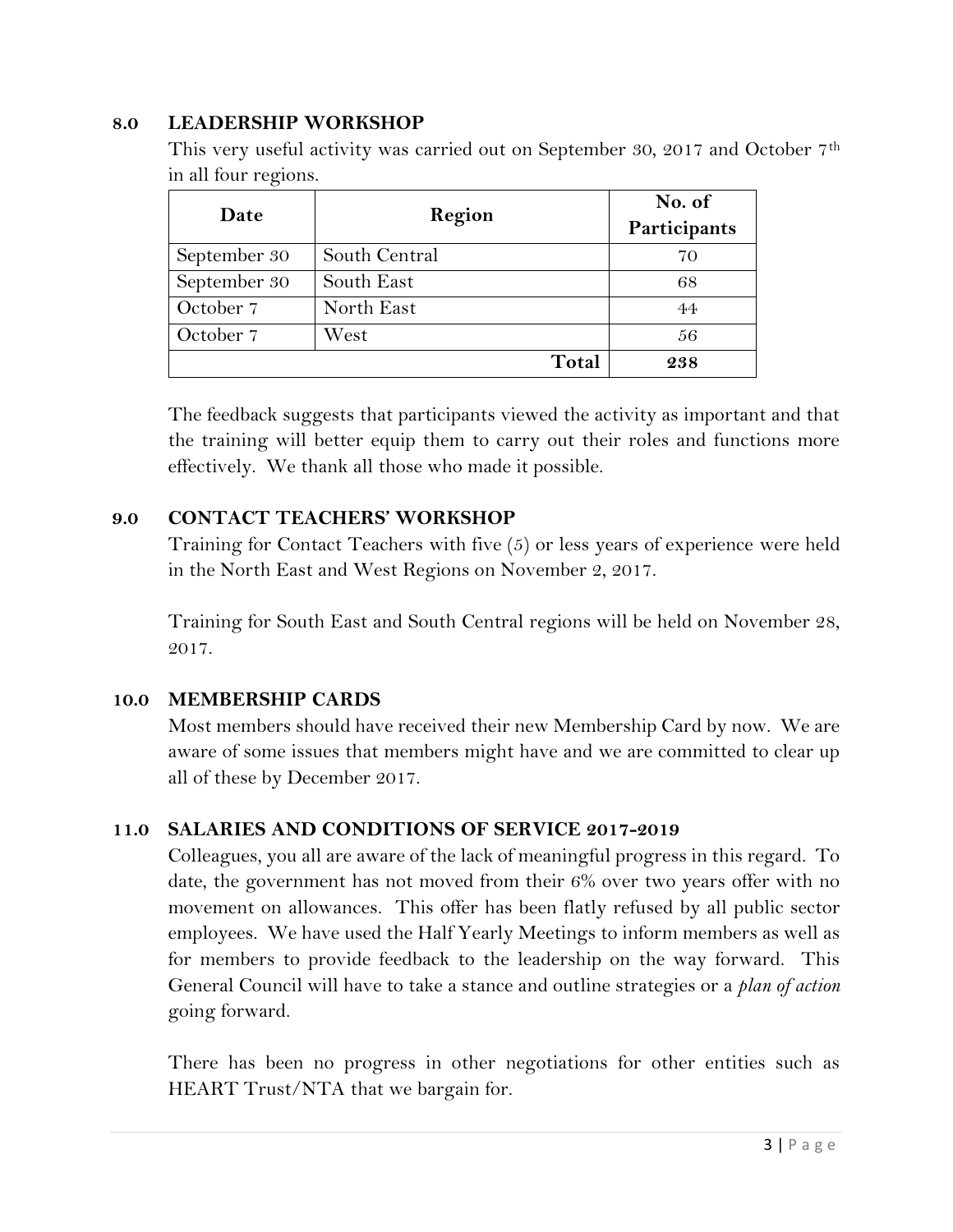#### **12.0 HALF YEARLY MEETINGS**

As was stated earlier, the Half Yearly meetings were used to update members on the status of negotiations thus far. All the reports suggest that the attendance for most of the meetings were good. We have received much media coverage and the general mood of our colleagues have been one of **militancy**.

It was observed that one parish invited an Opposition Senator to be Guest Speaker. This was very unfortunate and should not be repeated. The Jamaica Teachers' Association does not invite politicians to address their members. This is even more unfortunate when one considers that we are in the middle of salary negotiations.

#### **13.0 WOMEN'S LEADERSHIP CONFERENCE**

I am very pleased to report that the Association staged a very successful and classy Women's Leadership Conference on Tuesday, November 21, 2017. Over two hundred (200) women were *Inspired and Empowered to Overcome and Lead*. We commend President Waugh Richards for the vision and the team for translating the vision into a practical and effective reality.

We look forward to the Association seeing much fruits being borne from this significant initiative. Congratulation to Dr. Gooden Monteith and her team of planners and workers for a job well done.

## **14.0 REPORT OF NETBALL AND SIX-A-SIDE FOOTBALL COMPETITIONS** The inaugural JTA Six-a-Side Football Competition, along with the Netball Rally were held at the Manchester High School on Saturday, November 18, 2017.

Ten (10) parishes participated in the events. Absent were St. Mary, St. Thomas, Westmoreland and Hanover.

The defending champion, Manchester, lost to St. James in the finals of the Netball Competition. Third place went to Kingston and fourth to Portland.

Trelawny created history when they defeated Clarendon in the JTA Six-a-Side Football Competition. Third place went to St. James.

Former JTA President and Liaison Officer and Patron for the Netball Rally, Mrs. Ena Barclay, was present to make the presentation of the *'Ena Barclay Trophy'* to the St. James Team.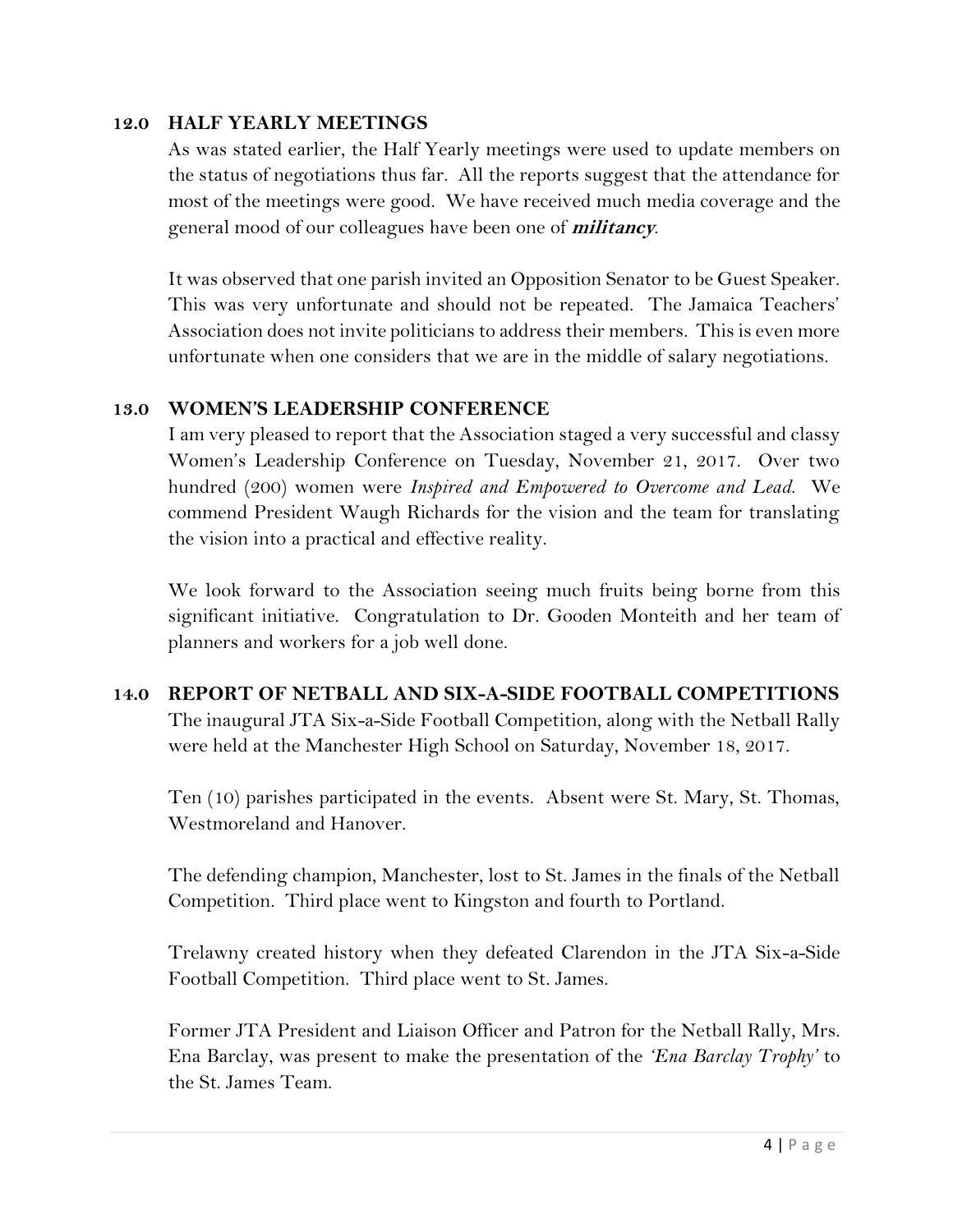The Secretary General, Mr. Byron Farquharson; President Elect, Dr. Garth Anderson and the Immediate Past President, Mr. Howard Isaacs made presentations to the footballers. The winners received a cash prize of \$10,000.00, the runners-up received \$5,000.00 and the Dress Parade winner \$5,000.00. St. Andrew was judged Best Dressed.

Thanks must be extended to Schools' SMS for its monetary contribution.

The Netball and Football Leagues will begin on December 1, 2017.

We commend Miss McLean and her team for a great job. High commendation to the Public Relations Team and Brawta Sports for live stream via Facebook.

## **15.0 COMMITTEE MEETINGS**

I am pleased to report that all committees are up and running. It is anticipated that they would have tabled their report. We will focus on recommendations/ resolutions from Policy and Membership Committees.

# **16.0 JTA ROLL OF HONOUR**

A report on this activity will be presented by Dr. Charmaine Gooden Monteith.

# **17.0 CARIBBEAN UNION OF TEACHERS HURRICANE APPEAL**

The Association launched an appeal during October/November. The response has not been very encouraging. We will hand over the amount to the CUT in early December.

# **18.0 PRESIDENT'S OVERSEAS TRAVEL**

The President travelled to Fort Lauderdale, Florida, US, November 16 – 18 to participate in a Diaspora Planning Session for their upcoming Summit in Florida in March 2018. You will be informed of developments in this regard as soon as the information is available.

# **19.0 IMMEDIATE PAST PRESIDENT**

Congratulations to Immediate Past President Howard Isaacs who has been selected to participate in the 2017 Executive Leadership Institute in Chandler, Arizona, USA, December 10 – 14, on behalf of Community Colleges.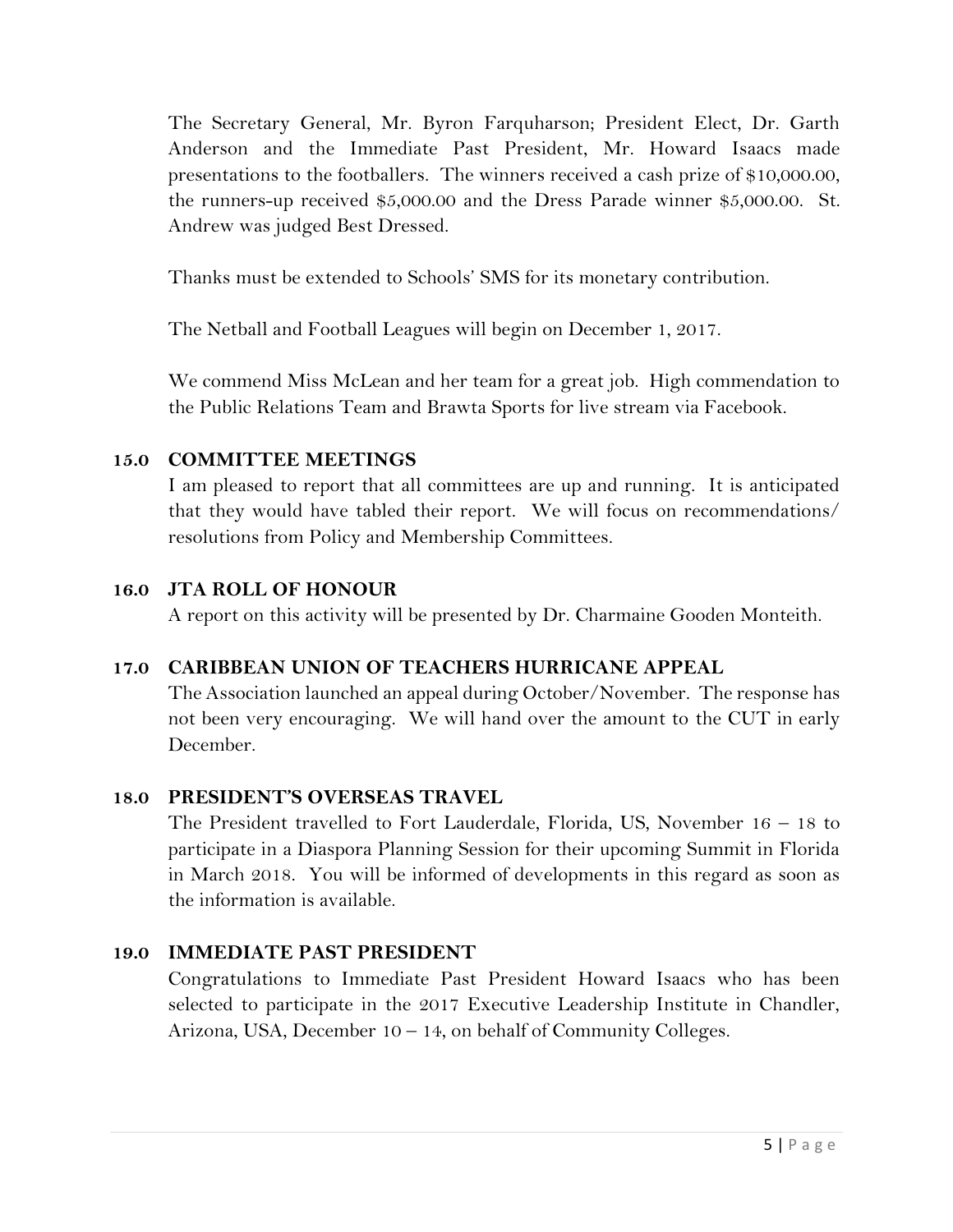#### **20.0 JTA/BITU NEGOTIATIONS 2016 – 2018**

The Association is yet to conclude negotiations with the BITU on behalf of Clerical, Accounting, Ancillary and Security Staffs. A meeting is set for November 28, 2017 where it is hoped that both parties will reach an agreement.

#### **21.0 ANNUAL STAFF MEETING**

This activity is scheduled to take place on Friday, December 1, 2017 at the Courtleigh Hotel. This means that our offices will be closed on that day.

#### **22.0 ANNUAL CHRISTMAS SOCIAL**

The Annual Staff Christmas Party is scheduled to be held at the Spanish Court Hotel on Tuesday, December 19, 2017.

#### **23.0 CLOSURE OF JTA OFFICES**

The offices of the Jamaica Teachers' Association will be closed as of mid-day Tuesday, December 19, 2017 and will reopen on Tuesday, January 2, 2018.

#### **24.0 CONCLUSION**

The year 2017 has rushed by so swiftly. This must cause us to ponder on how quickly time seems to rush by. This reality should cause us to reflect and assess how we use the time and opportunities at our disposal. This is a necessary part of our reflection in order to set new goals and targets personally and professionally. Whatever conclusions you have arrived at, I hope you can truly say that my living was not in vain and in fact, I made a positive impact to even one life during 2017.

I wish to express thanks to all of you for your continued support for the activities of the Association. You contribution did make a difference to our impact on our members.

We continue to feel proud of our President who continues to represent us well. You, along with our President Elect and the Immediate Past President, have bonded into a formidable team.

We acknowledge and applaud the contributions of the Administrative and support staffs. Colleagues, the Association is always under pressure. They have stood up well.

As we approach the Christmas season, I pray that the peace and blessedness of the season will be with you and yours.